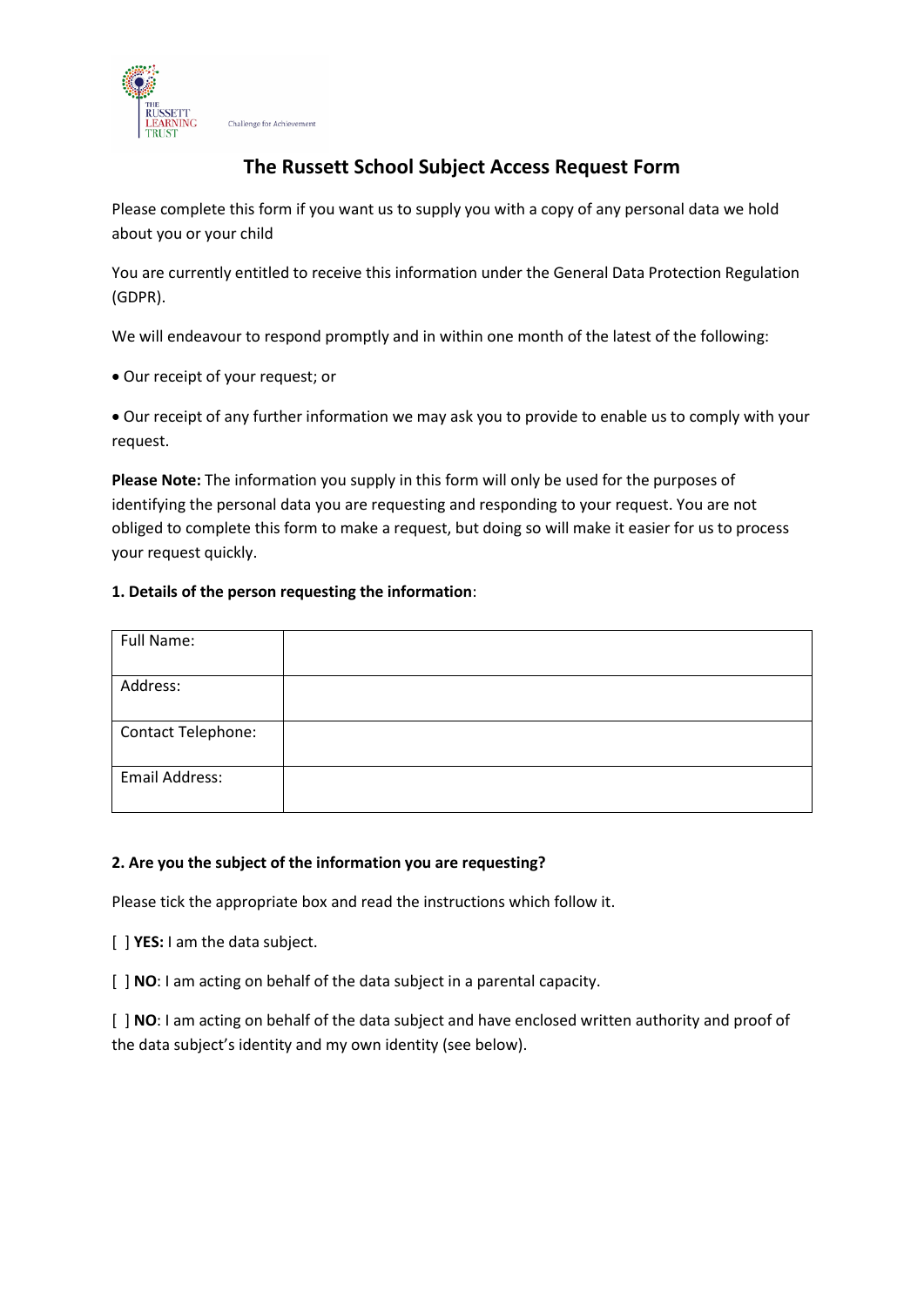

### **Proof of Identity**

To ensure we are releasing data to the right person we require you to provide us with proof of your identity and of your address. Please supply us with a photocopy or scanned image (do not send the originals) of one of both of the following:

1) Proof of Identity Passport, photo driving licence, national identity card, birth certificate.

2) Proof of Address Utility bill, bank statement, credit card statement (no more than 3 months old); current driving licence; current TV licence; local authority tax bill, HMRC tax document (no more than 1 year old).

Where requesting details of information held about a pupil, we need to confirm your right to this information. In order to do this we need a copy of the child's birth certificate or other official documentation confirming your parental/guardianship rights.

Where requesting information on behalf of another individual, we need a copy of the written authority of the individual involved confirming both their and your identity and clearly stating you are acting on their behalf and with their full knowledge.

If we are not satisfied you are who you claim to be, we reserve the right to refuse to grant your request.

*Note: where requests are made in person and we can identify an individual due to a current or prior relationship with the school, for example if you are a parent known to us, we may wave the right of identification at our discretion.*

# **3. Details of the Data Subject (if different to 1 above)**

| Full Name: |  |
|------------|--|
| Address:   |  |

#### **Please tick the box which applies to (this information may help to speed up your request):**

|      | Student | Former Student | Parent/     | Current | <b>Former Staff</b> |
|------|---------|----------------|-------------|---------|---------------------|
|      | $\Box$  | ப              | Guardian of | Staff   |                     |
|      |         |                | student/    | □       |                     |
|      |         |                | former      |         |                     |
|      |         |                | student     |         |                     |
|      |         |                | ⊏           |         |                     |
|      |         |                |             |         |                     |
| Age: |         |                |             |         |                     |
|      |         |                |             |         |                     |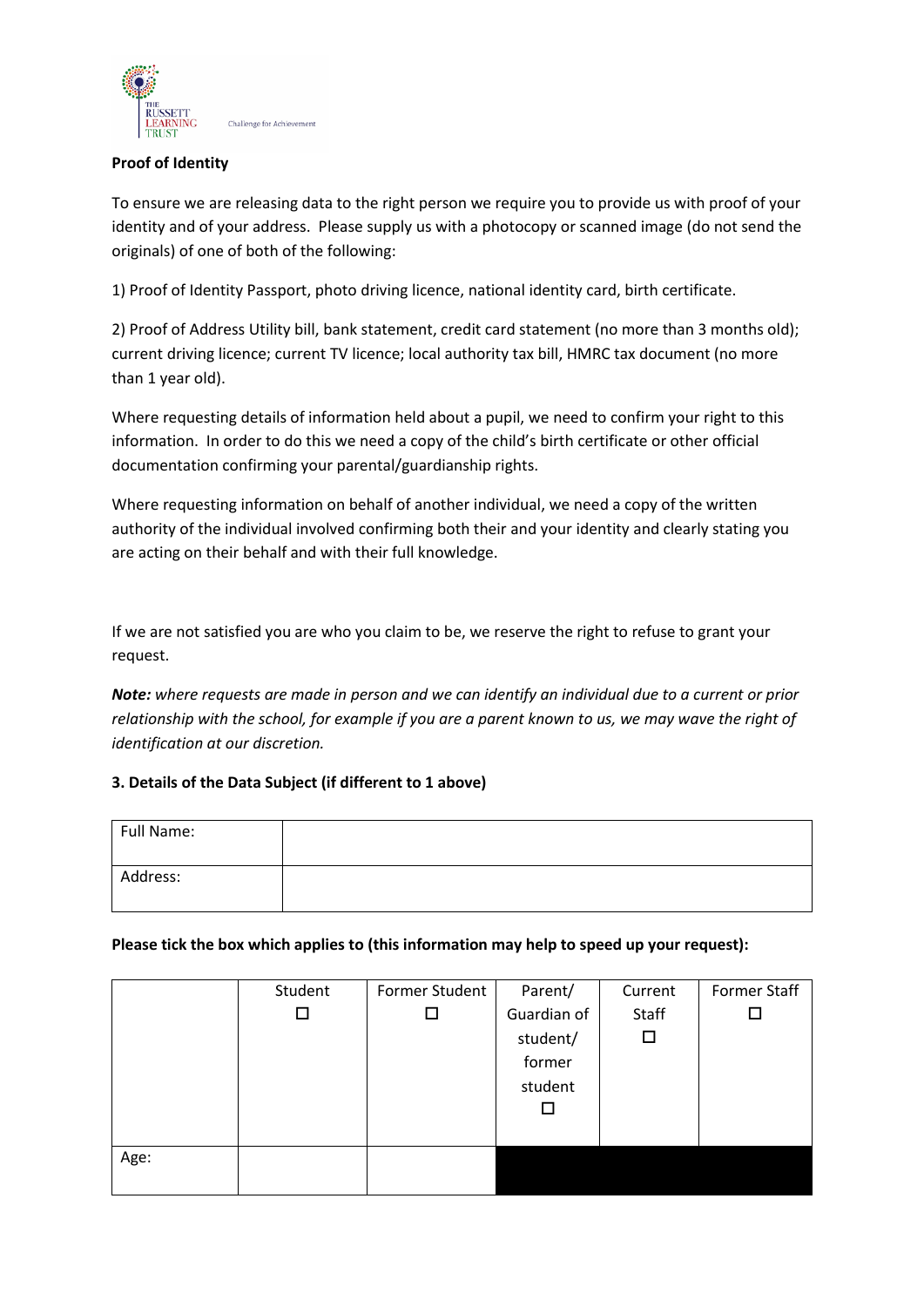

Challenge for Achievemen

| Year            |  |  |  |
|-----------------|--|--|--|
| group/class:    |  |  |  |
| Insert Year of  |  |  |  |
| leaving:        |  |  |  |
| Insert<br>Years |  |  |  |
| From/To:        |  |  |  |

**Please Note**: A parent or guardian does not have an automatic right to information held about their child. The right belongs to the child and the parent(s) acts on their behalf, where they have parental responsibility for the child. In England the age at which a child reaches sufficient maturity to exercise their own right to access their information is normally 12, but this may vary amongst individuals. Once a child reaches sufficient maturity, the parent may only act with their child's consent.

Where a child is over 12 and a request is made on their behalf, we may contact them separately to seek their signed consent for someone to access their records on their behalf. When deciding whether information about a child can be released, consideration is also given to the best interests of the child.

Please refer to the school's Information Rights Policy for further information.

# **4. What information are you seeking?**

Please describe the information you are seeking. Please provide any relevant details you think will help us to identify the information you require.

**Please note:** that if the information you request reveals details directly or indirectly about another person we will have to seek the consent of that person before we can let you see that information. In certain circumstances, where disclosure would adversely affect the rights and freedoms of others, we may not be able to disclose the information to you, in which case you will be informed promptly and given full reasons for that decision.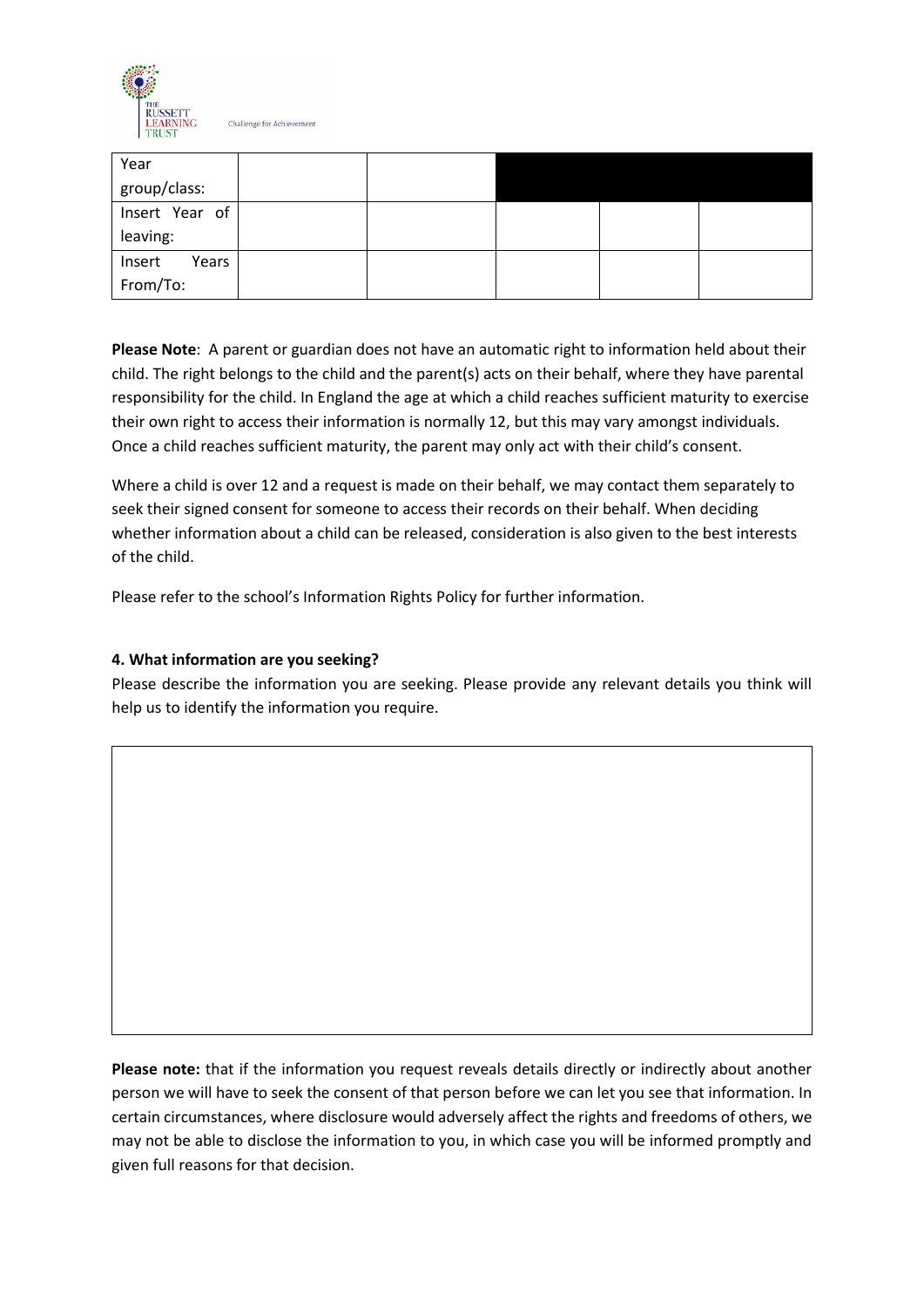

While in most cases we will be happy to provide you with copies of the information you request, we nevertheless reserve the right, not to provide you with copies of information requested if to do so would take "disproportionate effort", or may charge a fee or refuse the request if it is considered to be "manifestly unfounded or excessive".

However we will make every effort to provide you with a satisfactory form of access or summary of information if suitable.

# **5. Information about the collection and processing of data**

If you want information about any of the following, please tick the boxes:

- [ ] Why we are processing your personal data
- [] To whom your personal data are disclosed
- [] The source of your personal data

# **6: Disclosure of CCTV images**

If the information you seek is in the form of video images captured by our CCTV security cameras, would you be satisfied with viewing these images at our premises?

[ ] YES

[ ] NO

# **7. Declaration**

Please note that any attempt to mislead may result in prosecution.

I confirm that I have read and understood the terms of this subject access form and certify that the information given in this application to The Russett School is true. I understand that it is necessary for The Russett School to confirm my / the data subject's identity and it may be necessary to obtain more detailed information in order to locate the correct personal data.

I further understand that, in line with the School's Subject Access Request Policy, if I am requesting information in relation to my child the school reserves the right to request the consent of my child in relation to the releasing of information. If consent is not forthcoming, the school are unable to comply with my request.

Signed………………………………………… Date ……………..